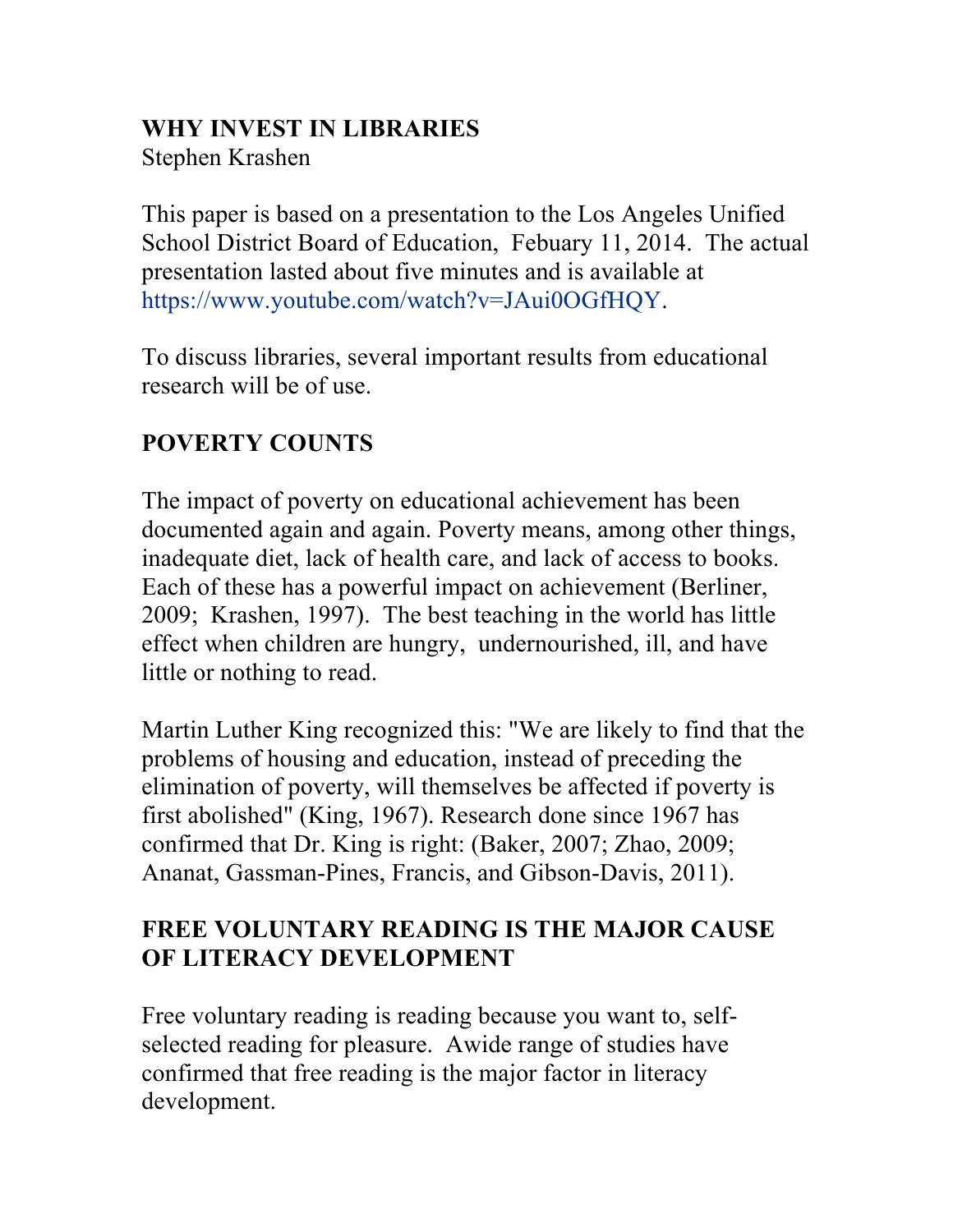Sustained silent reading (SSR) studies: In SSR, a short period is set aside for self-selected reading, with little or no accountability. Students who participate in these programs consistently outperform comparison students on measures of literacy, especially if the program is given sufficient time to run (Krashen, 2004; 2007).

Multivariate studies allow researchers to determine the impact of a predictor controlling for the effect of other predictors, that is, assuming that other predictors have no effect on each other. In multivariate studies, free voluntary reading has been a consistent winner, successful predicting scores on the TEOFL test among ESL students, as well as other measures. Traditional instruction has not done well in these studies (Gradman and Hanania, 1991, Constantino, Lee, Cho and Krashen, 1997, Lee, 2005).

Case histories are valuable when we have a lot of them; then we can see what factors successful cases have in common. In case after case, free voluntary reading is given credit for academic success and for the development of higher levels of literacy.

The cases include Goeffrey Canada, the founder of the Harlem Children's Zone, who tells us: "I loved reading, and my mother, who read voraciously too, allowed me to have her novels after she finished them. My strong reading background allowed me to have an easier time of it in most of my classes" (Canada, 1995, p. 89).

Liz Murray, who grew up under extreme poverty, relates that she only showed up for school just before the spring exams, in order see what the tests would be like. She says she owed her education to her dad's habit of borrowing library books from all over New York City and never returning them: "Any formal education I received came from the few days I spent in attendance, mixed with knowledge I absorbed from random readings of my or Daddy's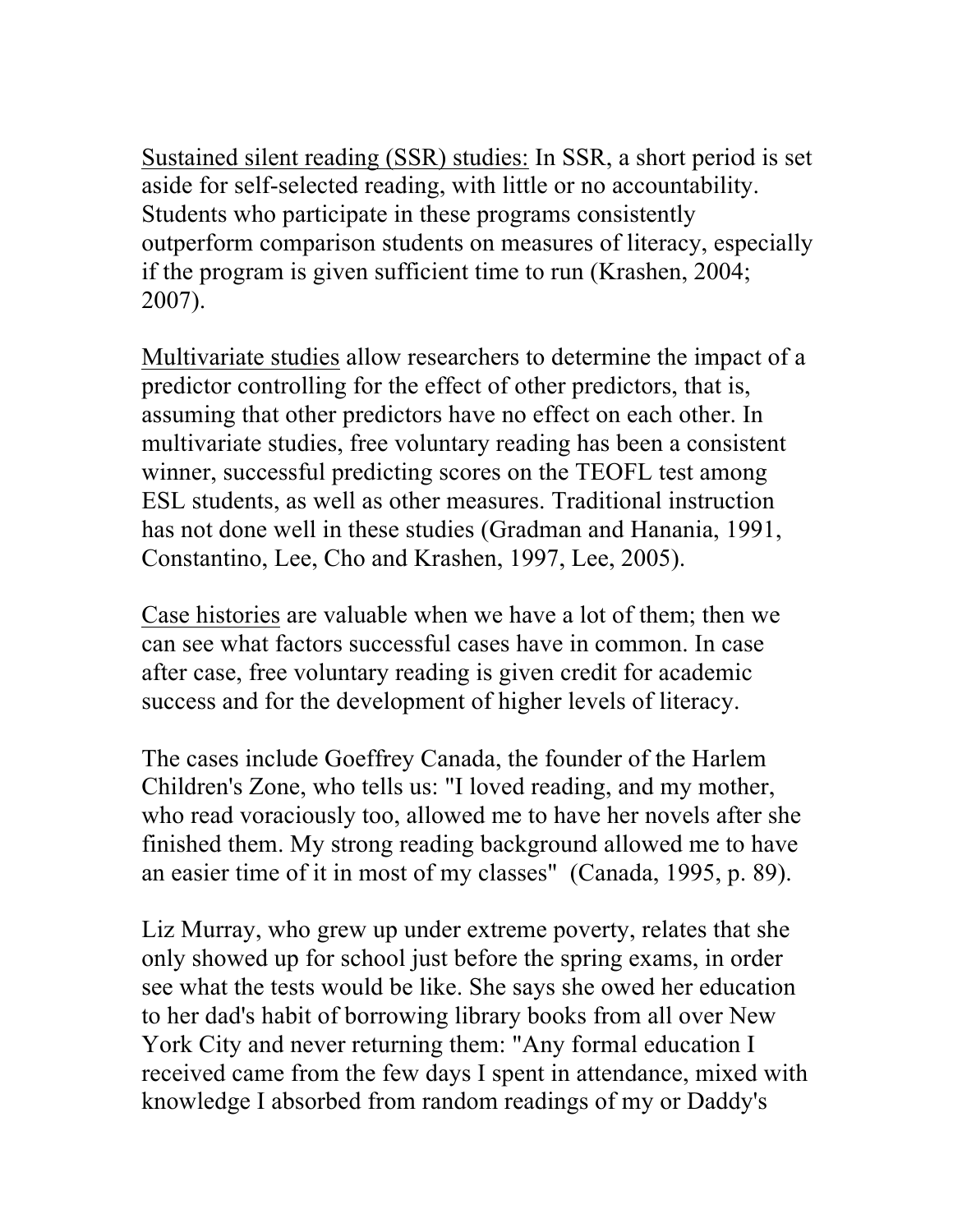ever-growing supply of unreturned library books. And as long as I still showed up steadily the last few weeks of classes to take the standardized tests, I kept squeaking by from grade to grade." (from Shanahan, 2010). (For additional cases, see Krashen, 2004.)

### **CHILDREN OF POVERTY HAVE VERY LITTLE ACCESS TO BOOKS.**

Children of poverty have very few books at home, live in neighborhoods with few bookstores and inferior public libraries, and attend schools with inferior classroom and school libraries (Krashen, 2004). Thus,

### **THE MAJOR SOURCE OF BOOKS FOR CHILDREN OF POVERTY IS LIBRARIES.**

In fact, libraries are their only chance.

## **LIBRARIES CAN MAKE UP FOR THE EFFECTS OF POVERTY**

The results of a series of multivariate studies suggest that access to a good library can balance, or can make up for the effects of poverty on reading achievement. These studies are reviewed in Krashen (2011) and I present one here in detail.

Krashen, Lee and McQuillan (2012) analyzed the results of the 2006 PIRLS test, given to ten year old children in 40 different countries. Children took the tests in their own language, and tests were of equal difficulty regardless of language. Table 1 presents the results.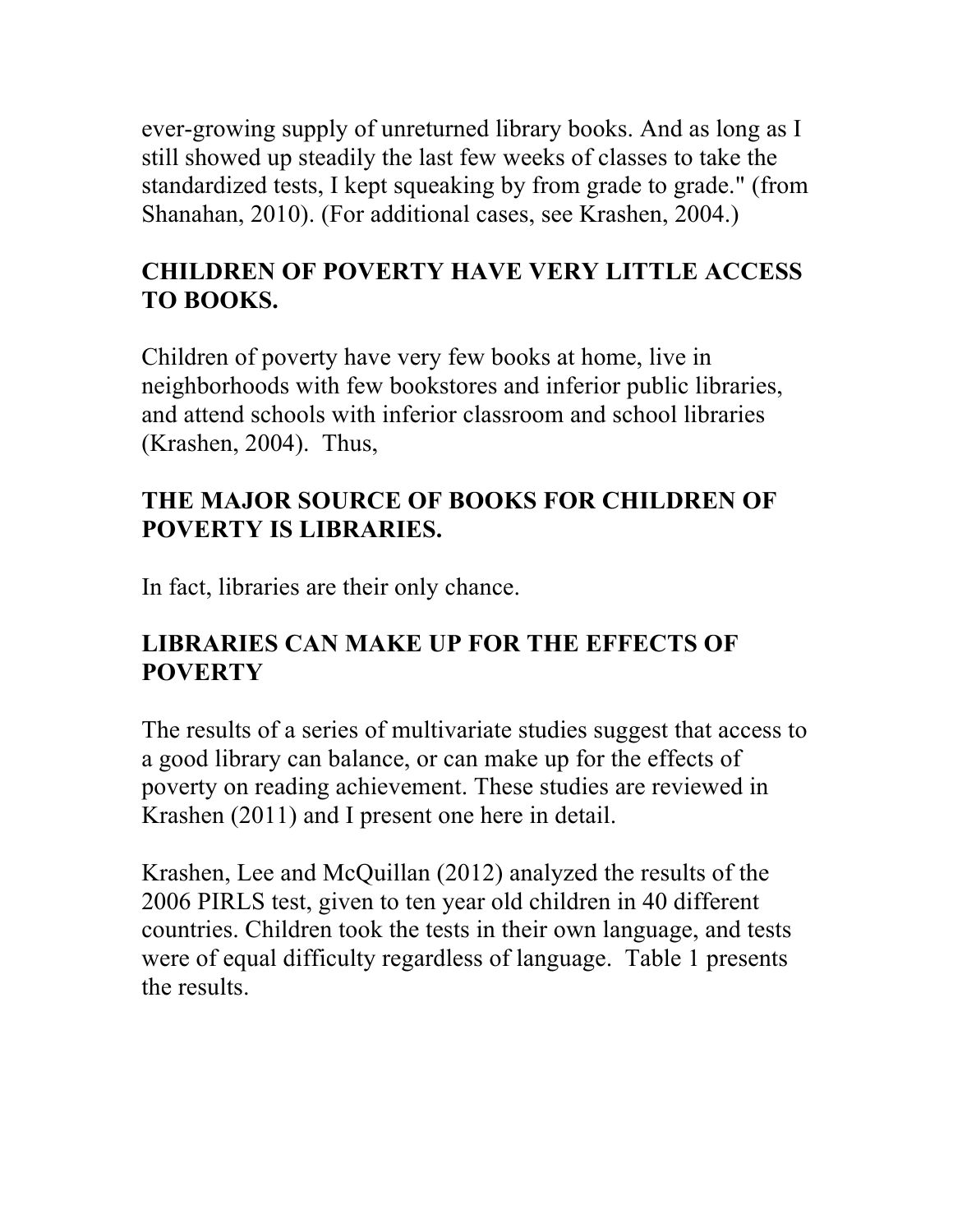| $\blacksquare$ |         |       |
|----------------|---------|-------|
| Predictor      | Beta    |       |
| <b>SES</b>     | 0.41    | 0.005 |
| independent    |         |       |
| reading        | 0.16    | 0.143 |
| library: 500   |         |       |
| books          | 0.35    | 0.005 |
| Instruction    | $-0.19$ | 0.085 |
|                |         |       |

Table 1: Multiple Regression Analysis: predictors of achievement PIRLS 2006 reading test

 $r2 = .61$ 

The important data are the beta's – the larger the beta, the stronger the effect. Clearly, poverty (SES) is the strongest predictor, consistent with many many previous studies: Higher socioeconomic status meant better performance. The percentage of students allowed to do self-selected reading during the school day was a positive predictor, but of modest strength, consistent with the SSR research reviewed above.

The third predictor, percentage of children with access to a school library with at least 500 books, was not only positively related to reading scores, but was nearly as strong as the negative effect of poverty: In other words, the school library had a strong positive effect which balanced the impact of poverty's negative effect. This result makes sense: A major reason children of poverty have low reading test scores is because they have little access to books. When we supply access, in the form of libraries, they read about as well as children from more affluent families.

The final result is that those receiving more direct instruction in reading actually did somewhat worse on the reading examination.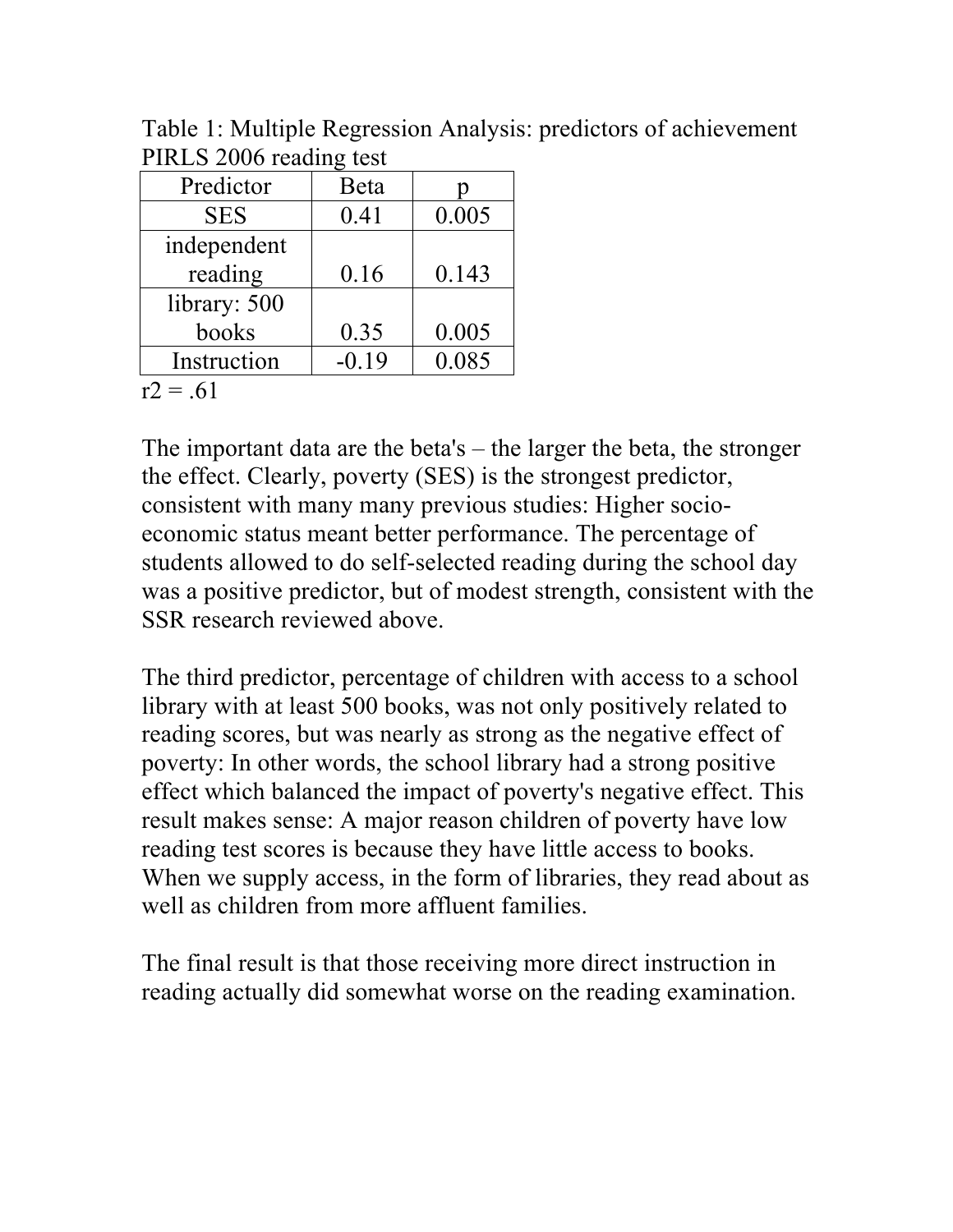## **LAUSD**

**Poverty:** The child poverty rate for the US is 23.1%. This is very high, the second highest among all advanced economy countries (UNICEF Innocenti Research Centre, 2012), This is the major reason for our unspectacular performance on international tests: When researchers control for the effet of poverty, American children score near the top of the world **(**Carnoy and Rothstein, 2013).

Finland, which always scores at or near the top of the world in reading achievement, has only 5.3% child poverty.

### **Eighty percent of LAUSD children live in poverty, the second highest of all big cities in the United States**

(http://laschoolreport.com/how-lausd-compares/).

**Access to books.** The high rate of poverty among LAUSD means little access to books, among other major problems. For LAUSD students, libraries are of little help.

Public Libraries: In the library category of the America's Most Literate Cities study (Miller, 2013), Los Angeles public libraries ranked near the basement: Los Angeles public libraries **ranked 69th out of 77 cities.**

I was not able to find data on holdings in Los Angeles Unified school libraries, but the figures on school librarians are alarming. Several studies confirm that the presence of a certified librarian is an independent predictor of reading achievement (e.g. Lance and Hofschire, 2011). In the US, there is one school librarian for every 916 students. California ranks last, by far, in the US, with a ratio of approximately one school librarian per 5,124 students (California Department of Education, 2012). LAUSD has one certified school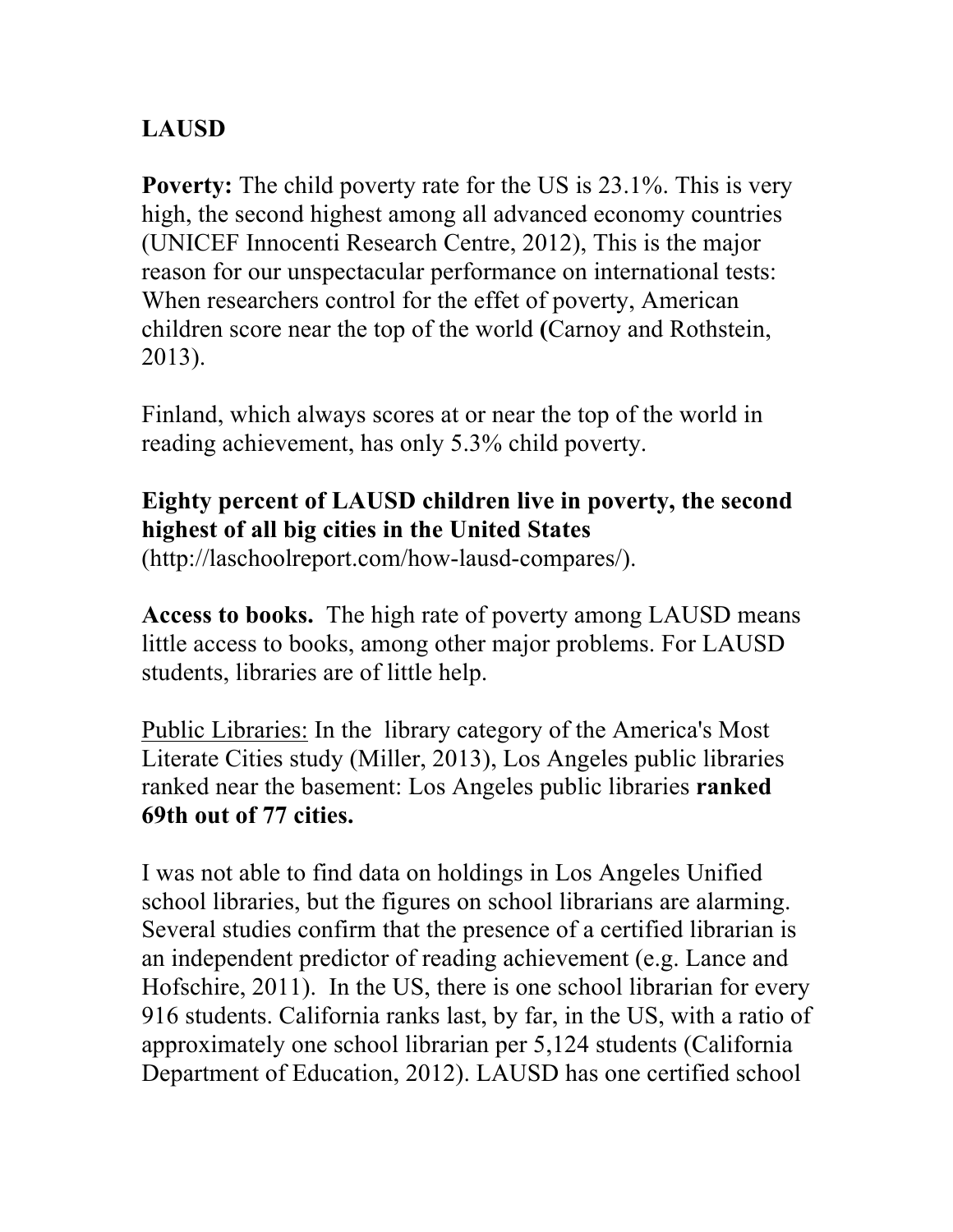librarian for every 6,500 students (based on data from Ratliff, 2014).

## **The TECHNOLOGY solution**

"Be not the first by whom the new are tried, Nor the last the lay the old aside." Alexander Pope, An Essay on Criticism. (From Rogers, 1983).

It is often suggested that technology can solve the problem of access to books, through high-powered computers with internet access and through e-books and e-book readers.

It appears to be best to be a "deliberate" early adopter, not the very first to use innovations (Rogers, 1983). Deliberate adopters wait until basic problems are solved and prices go down. This is sensible practice in educational technology. There is, at present, no evidence supporting the current technology fever that has gripped the schools, stimulated by the requirement that all testing related to the Common Core be online.

In The National Education Technology Plan (US Dept of Education, 2010), the US Department of Education insists that we introduce massive technology into the schools immediately, because of the "the pressing need to transform American education ...", even if this means doing it imperfectly: Repairs can be done later: "... we do not have the luxury of time: We must act now and commit to fine-tuning and midcourse corrections as we go." In other words, we should all be super-early adoptors.

But jumping in without proper preparation wastes our students' time and will cost more money in the long run. The cost of connecting all students to the internet, of providing up-to-date computers for all students, the constant upgrading and replacement as the computer industry makes "progress" as well as repair of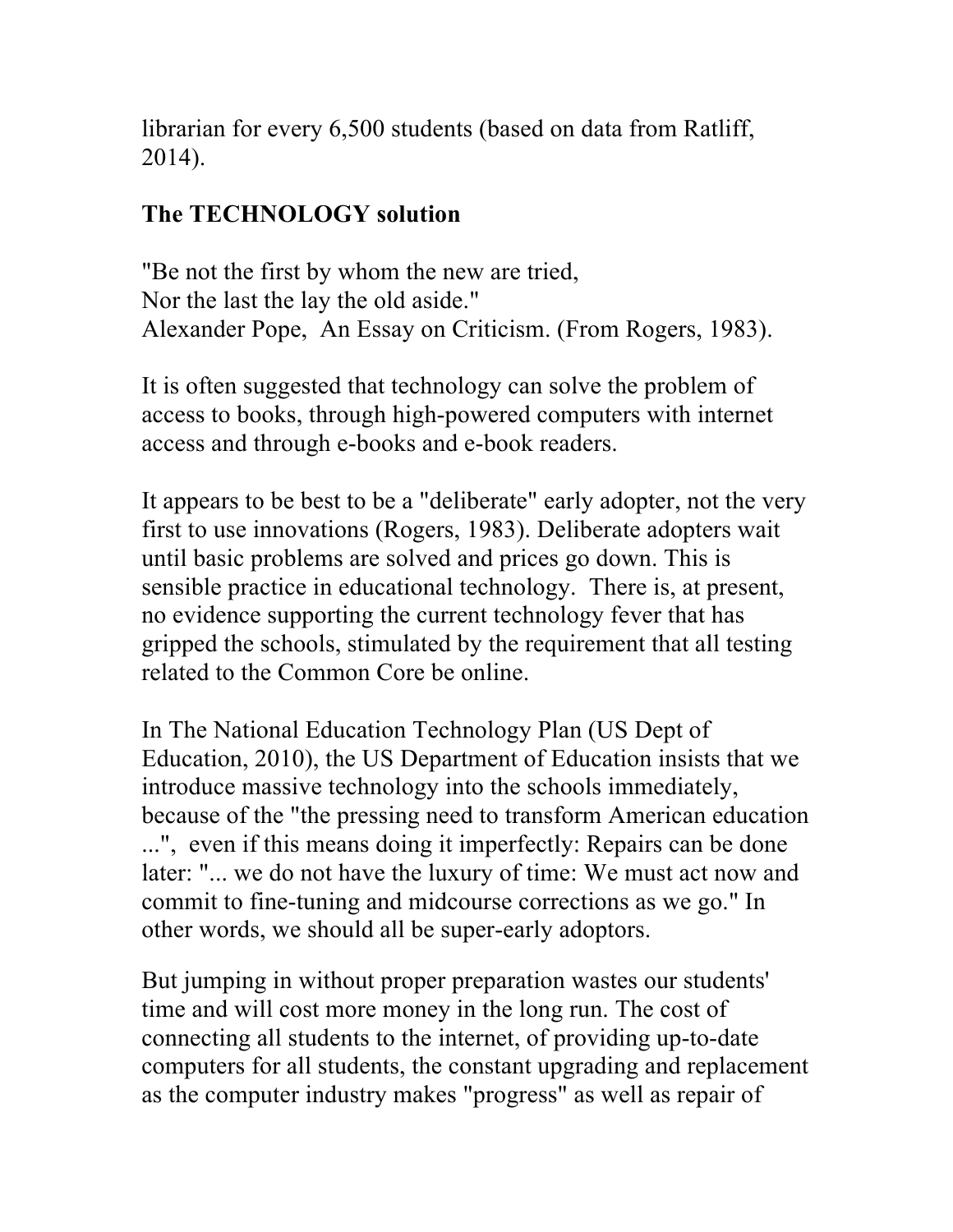glitches will run into the billions, and will only increase in time. And all this is happening with no pilot studies, no clear data showing the new technology will help students, and, as far as I know, no plans to do such studies.

In contrast, we already have an astonishing amount of evidence that providing access to interesting, comprehensible books has a strong impact on literacy development. Given access to interesting, comprehensible books, most students will read them (Krashen, 2001, 2004), and when they do, their vocabulary, grammar, writing style, vocabulary and knowledge of the world will improve.

The conservative, careful and fiscally responsible path to improving literacy is by investing in libraries and librarians, and delaying massive investment in technology until there is good reason to believe that it will really help.

#### **References**

Ananat, E., Gassman-Pines, A., Francis, D., and Gibson-Davis, C. 2011. Children left behind: The effects of statewide job less on student acbievement. NBER (National Bureau of Economic Research) Working Paper No. 17104, JEL No. 12,16. http://www.nber.org/papers/w17104

Baker, K. 2007. Are international tests worth anything? Phi Delta Kappan, 89(2), 101-104;

Canada, G. 1995. Fist, Stick, Knife, Gun: A Personal History of Violence. Boston: Beacon Press.

Carnoy, M and Rothstein, R. 2013, *What Do International Tests Really Show Us about U.S. Student Performance.* Washington DC: Economic Policy Institute. 2012. http://www.epi.org/).

UNICEF Innocenti Research Centre 2012, 'Measuring Child Poverty: New league tables of child poverty in the world's rich countries', *Innocenti Report Card 10,* UNICEF Innocenti Research Centre, Florence.

Berliner, D. 2009. Poverty and Potential: Out-of-School Factors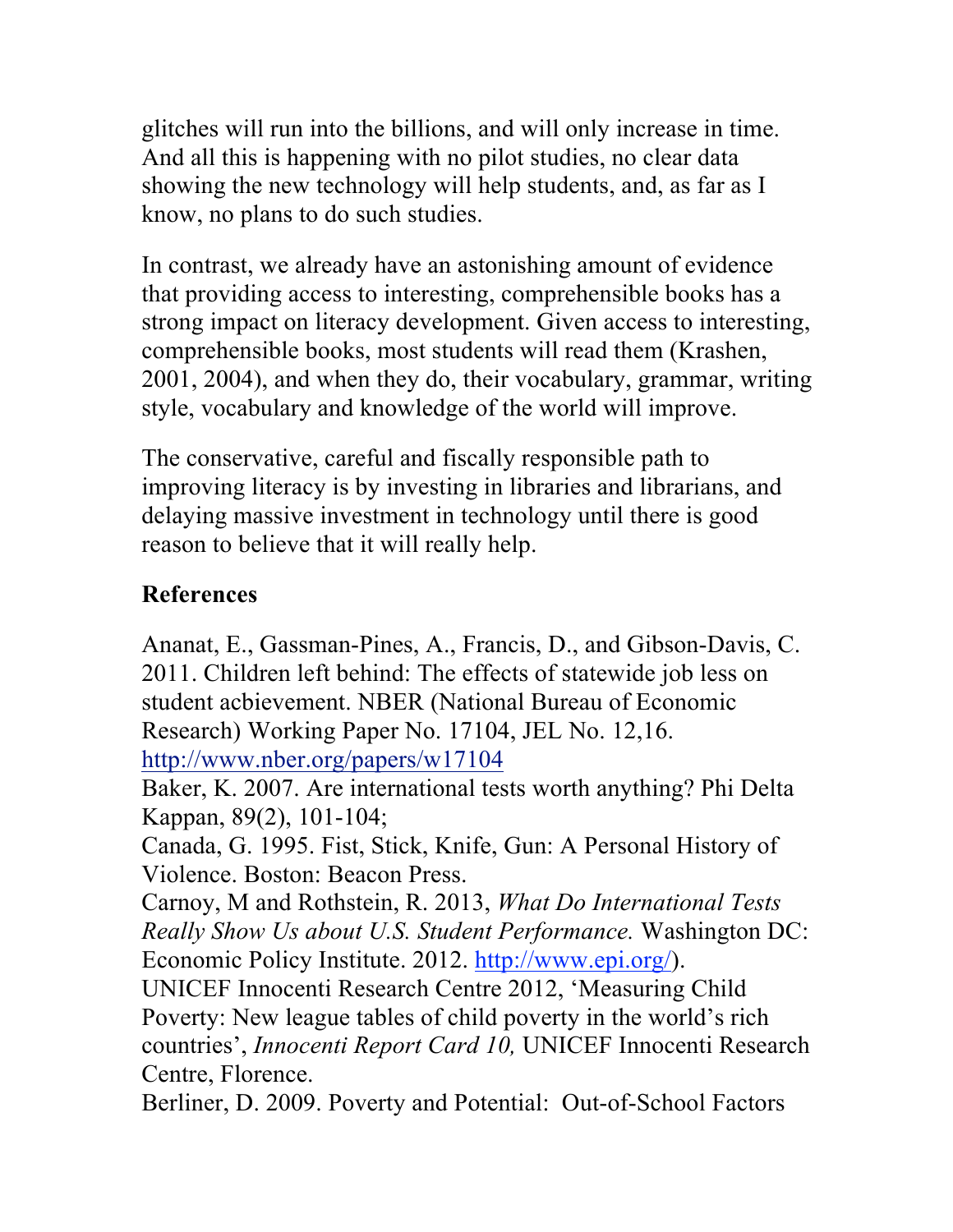and School Success. Boulder and Tempe: Education and the Public Interest Center & Education Policy Research Unit. http://epicpolicy.org/publication/poverty-and-potential;

California Department of Education 2012. Statistics about California School Libraries.

http://www.cde.ca.gov/ci/cr/lb/schoollibrstats08.asp Constantino, R., Lee, S.Y. Cho,K.S., Krashen, S. 1997. Free voluntary reading as a predictor of TOEFL scores. Applied Language Learning, 8,111-118.

Gradman, H., and Hanania, E. 1991. Language learning background factors and ESL proficiency. Modern Language Journal, 75, 39-51.

King, M.L. 1967. Where Do We Go From Here: Chaos or Community? New York: Harper & Row,

Krashen, S. 1997. Bridging inequity with books. Educational Leadership 55(4): 18-22.

Krashen, S. 2001. Do teenagers like to read? Yes! Reading Today 18(5): 16

Krashen, S. 2004. The Power of Reading. Portsmouth, NH: Heinemann, and Westport, CONN: Libraries Unlimited (second edition).

Krashen, S. 2007. Extensive reading in English as a foreign language by adolescents and young adults: A meta-analysis. International Journal of Foreign Language Teaching 3 (2): 23-29. Krashen, S. 2011. Protecting students against the effects of poverty: Libraries. New England Reading Association Journal 46 (2): 17-21.

Krashen, S., Lee, S.Y. and McQuillan, J. 2012. Is the library important? Multivariate studies at the national and international level. Journal of Language and Literacy Education, 8(1): 26-36. Lance, K. and Hofschire, L. 2011. Something to shout about: New research shows that more librarians means higher reading scores. School Library Journal 57, 28-33.

Lee, S. Y. 2005. Facilitating and inhibiting factors on EFL writing: A model testing with SEM. Language Learning, 55(2), 335-374.